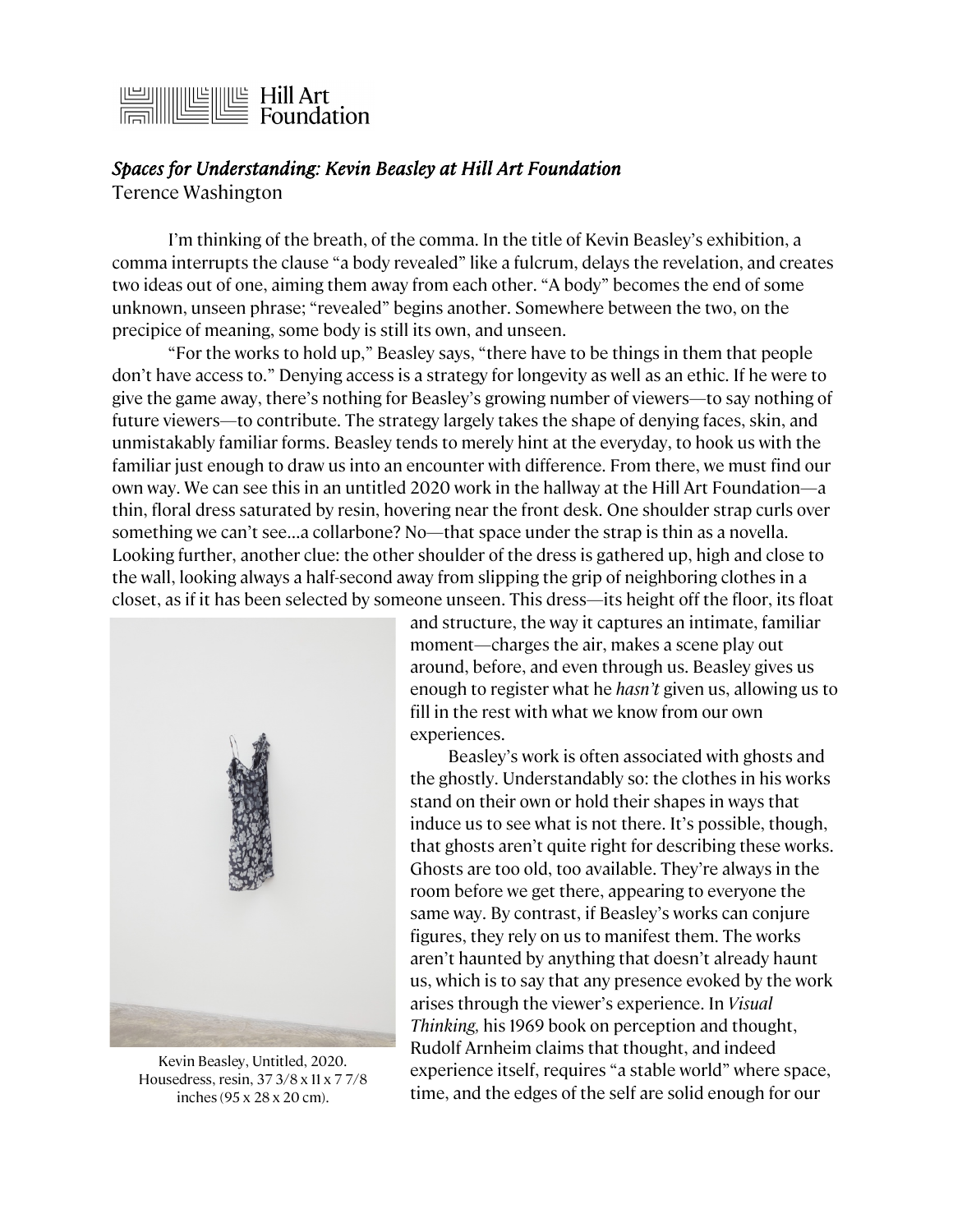faculties to orient themselves. Perception, Arnheim argues, takes shortcuts for the sake of maintaining that all-important stability: finding patterns in seemingly random arrays, categorizing objects at hand to avail them to thought, creating whole shapes out of mere suggestive parts. For the sake of understanding, we can't help but manufacture solidity out of thin air.

To exploit the nature of perception, Beasley confronts us with spaces, pieces of things. *Bird* (2022), for example, stands atop its pedestal without an interior support structure. It contains only the materials we see: gold-colored, densely packed cotton and baroque waves of textiles, soaked through with resin until it holds itself up. There is empty air where the legs should go; the breastplate is merely cotton, with visible gaps. But in the legs and the chest, when we imagine them to be whole, we do so by filling strategically placed gaps that Beasley outlines with material. And the "spaces" in his practice aren't just physical—some are memories, or particularly personal associations Beasley has with the objects we see. Du-rags, fitted caps, tshirts, Larry's teeth: they await our gaze and carry no inherent value, abstracted from both bodies and meaning until we see them and fill them with associations of gender, class, and race. (That is, memories of past bodies that have worn these things.) The works hold concepts in tension—space and material, abstraction and figuration, opacity and understanding, individual and universal—allowing us to enter into communion with these works *and* to find productive differences in them. Beasley's work uses pat, binary concepts against themselves, making room for fluid experience somewhere between the two.



Kevin Beasley, *Bird*, 2022. Polyurethane resin, raw Virginia cotton, housedresses, kaftans, tshirts, du-rags, altered t-shirts, gold powder, 148 1/2 x 69 x 31 inches (377.2 x 175.3 x 78.7 cm).

In trading on images common to (let's say Western) culture, however, Beasley runs into a problem. The stakes of visibility for these works—what becomes available for the viewer and how, and what happens next—describe something of what it means to be visibly Black in a society built on the continual, violent expectoration of Blackness from itself. Some bodies, some people, and some stories are best left unavailable to a visual culture that circulates explicit